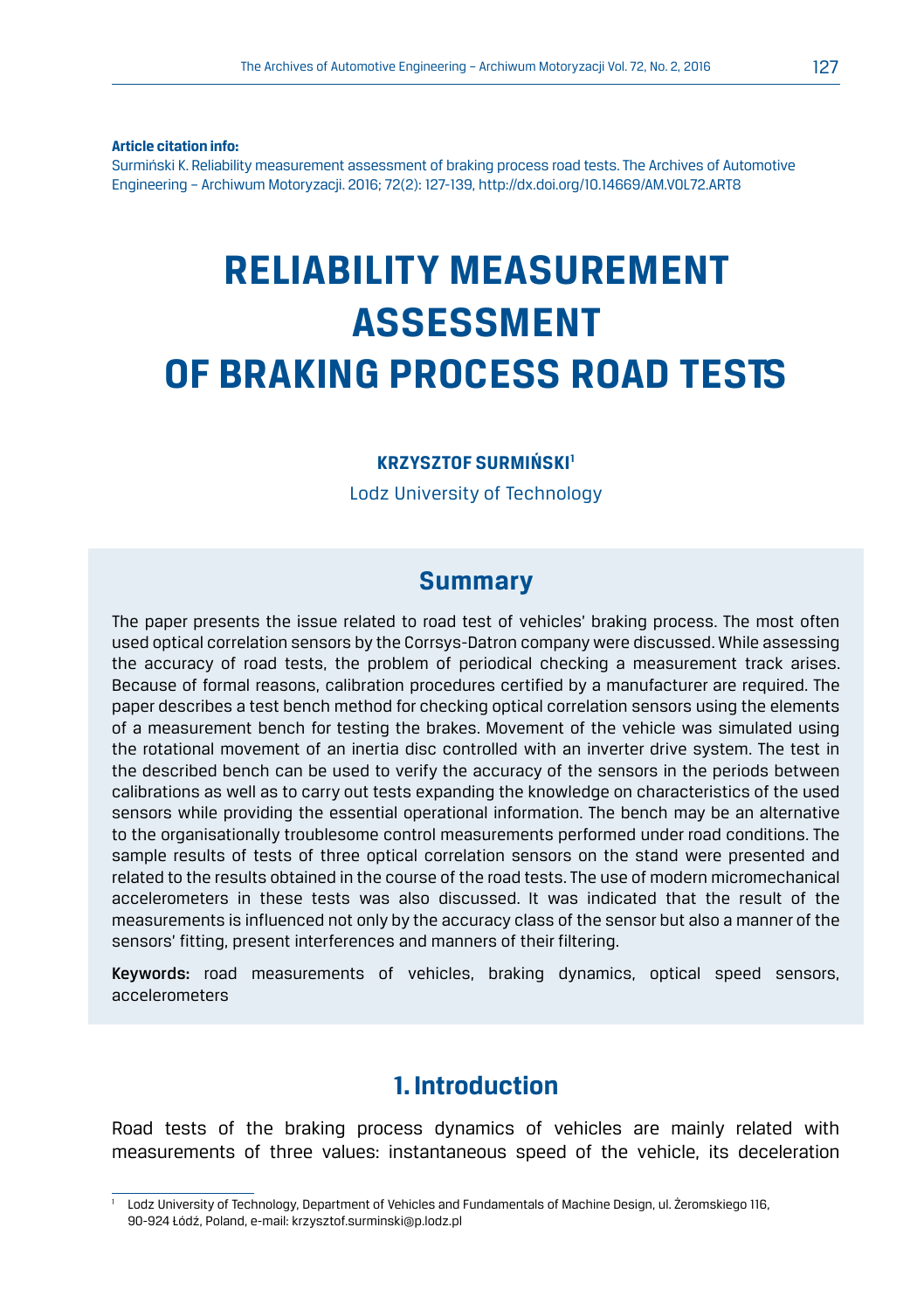and travelled distance. These figures, linked mathematically with each other, can be measured and recorded using a single sensor of vehicle speed. In the measurements of speed and distance, optical correlation heads, known since the mid 80's, are most often used. Launched on the automotive research market by the Corrsys-Datron company and currently continued by the Kistler company [7], they remain a constant component of professional kits for testing of vehicles' dynamics. They replaced the old solutions like "the fifth wheel" and now they withstand competition with microwave and radar sensors as well as methods based on the GPS satellite positioning system [3]. The patented principle of the optical correlation heads' operation is still being improved, and the sensors using it expanded their scope of application. They have become resistant to adverse road conditions, increased operation reliability on a variety of surfaces and reduced the size. There appeared versions adapted to all scopes of tests of land vehicles – wheel and railway ones.

The paper describes a test bench method of assessing the optical correlation sensors' parameters, which is an alternative to calibration procedures offered by the manufacturer. Effects of bench measurements conducted in the Department of the Department of Vehicles and Fundamentals of Machine Design of the Łódź University of Technology in cooperation with the Braking Systems Laboratory of the Automotive Industry Institute in Łódź were used.

The obtained results of bench tests were used to verify the example road testings.

## **2. Use of optical correlation sensors in road tests of braking process**

The optical correlation sensors have been known on the vehicle tests market since the 1980's. Initially, the process of displacement of the previous solutions like "the fifth wheel" occurred relatively slowly because of high prices of the new measurement technology.

The optical correlation technology allows for non-contact, sliding-free measurements of speed components by observing ordinary surface, on which the vehicle travels. The surface does not require the application of a raster or markers. The sources of information are stochastic changes of contrast occurring on any surface. Along with the improvement of sensors, changes in their optical systems and the range of the used spectrum, limits of a carriageway also decreased.

Current versions of the sensors are able to measure also on seemingly homogeneous optical materials such as water and smooth surface of rails.

The principle of operation is based on lighting the surface with a strong stream of coherent light and observation of the reflected rays going into the optical receiving system. The illuminated image surface passes through a lens and an additional aperture. The optical system is designed so that it does not require precise focusing, while working usually at a distance of 30 to 40 cm from the surface with a maximum tolerance of several centimetres. The rays reflected from the surface go then to a prismatic screen, which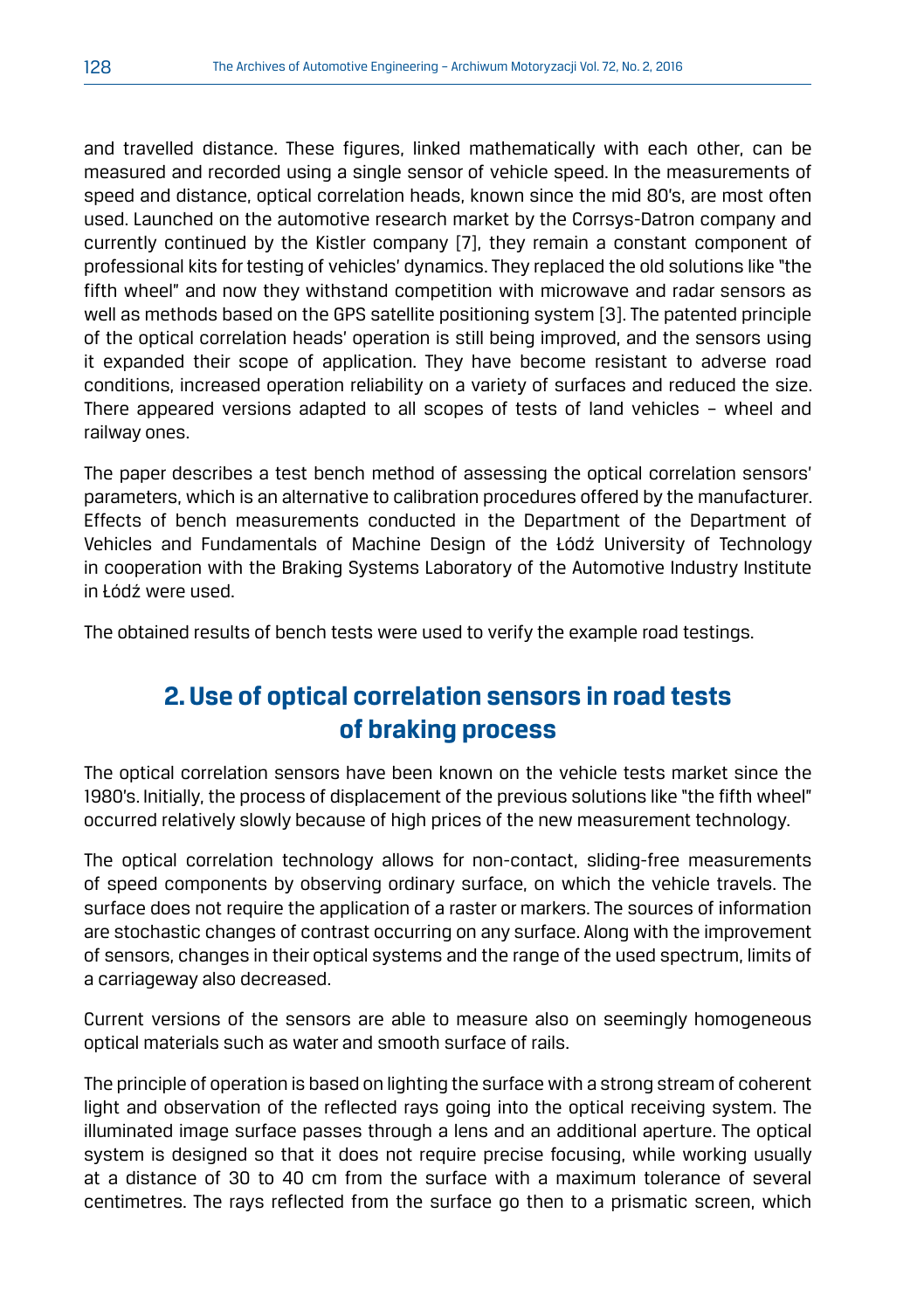separates the image and directs them to photocells. Modulation of photocell light is connected with the movement of the illuminated carriageway structure and the optical system constants (a screen constant and the magnification of a projection system). The frequency of the electrical signal in the photocells carries the information about the motion relative to the surface. In order to extract the useful signal, slow-varying components, which are treated as an interference (they may arise from e.g. fluctuations in external lighting or changes in surface reflectance), are filtered. The fluctuations are eliminated using two photodetectors behind the prismatic screen, operating in a differential system. The final signal has only a component resulting from the observation of a moving image of the carriageway microstructure. Output signals from the sensor are: velocity relative to the surface shown as an analogue voltage signal and a digital signal in the form of a square wave carrying information about the travelled distance. The calibration of the sensor involves determining the degree of changes in the output voltage depending on the speed, linearity of this processing, and – in relation to the distance measurement – determining the number of pulses generated by the sensor on the 1 m long road. The manner of use of these two signals depends on the user. For example, by recording the voltage speed signal constantly, the braking deceleration may be obtained after differentiation. The braking distance may be read after integration of this distance. Summarising the road pulses in a digital counter system is also possible. By differentiating the digital signal of the road, the vehicle speed can be calculated. Using differentiation procedures, an effective filtration of appearing noise should be taken care of.

The sensor design does not contain moving elements and does not have a mechanical contact with the surface. This allows it to maintain efficiency in the long term, even at the intensive operation.

Three measuring heads (fig. 1) from different periods of production but keeping the same design features were chosen for the tests described herein.



Fig. 1. View of the measuring heads used for tests 1 – Correvit Datron LS1, 2 – Correvit Datron DLS1, 3 – Correvit Datron LM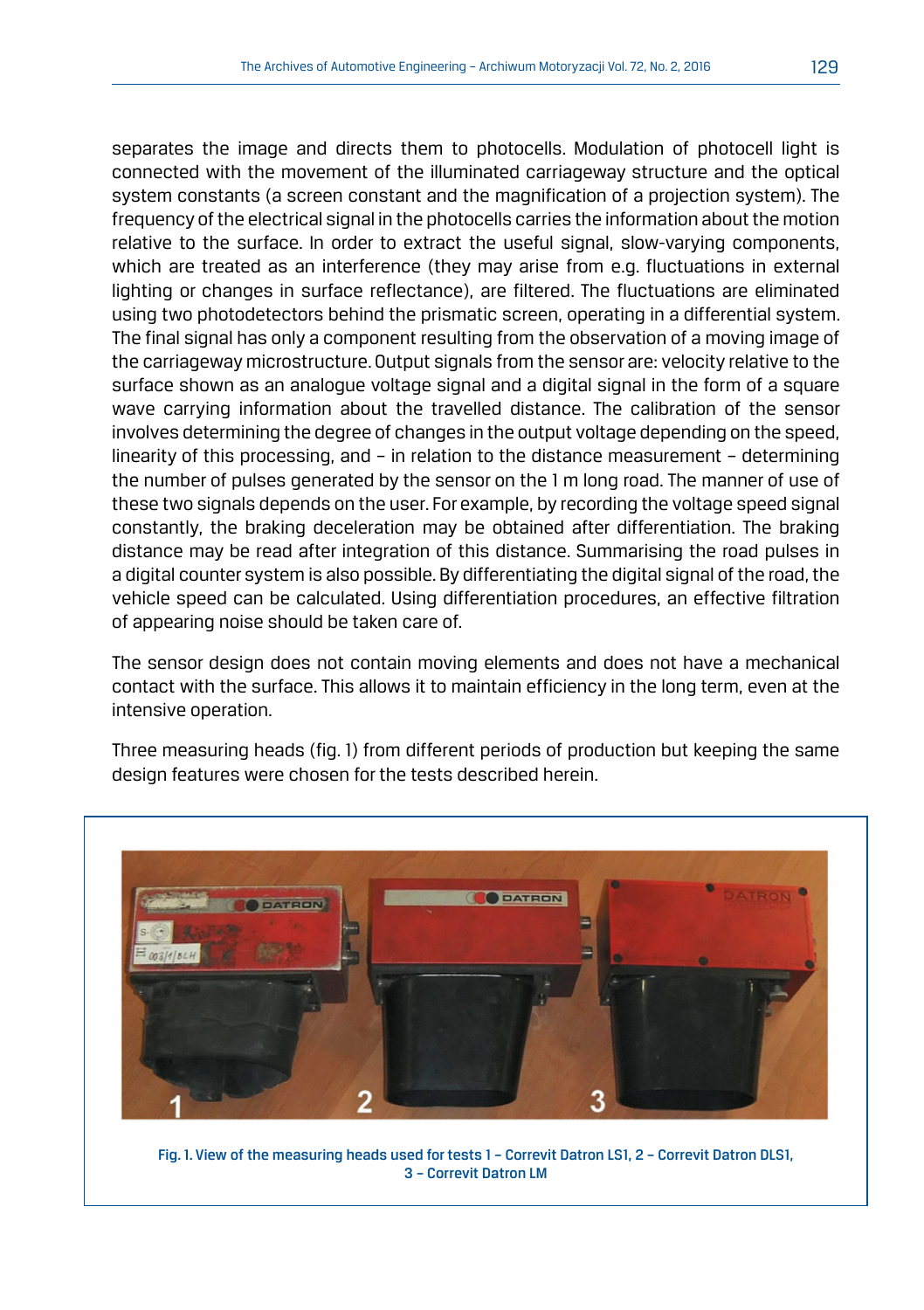#### **3. Bench tests**

Each measurement system requires periodic calibration and check. In the case of optical correlation sensors, their verification can be performed in two ways: by travelling the standard road section or by the test bench method, using a rotating drum [2]. In the first method, you must have access to the standard road section. Checking the sensors in the speed measurement mode remains a problem because it is difficult to provide standard drive speeds, at which readings can be made. The firmware provides a calibration procedure available for the user involving driving the measured road section (from 100 m to 10 km) at a low speed and recording the number of pulses generated by the sensor. The beginning and the end of the measurement should be signalled using light barriers placed at the section ends.

In the test bench method, a stable linear speed patter, which is a rotary drum track, is used additionally for calibration. Under repeatable laboratory conditions, drive speeds from a few km/h to the maximum one for a given sensor – e.g. 400 km/h – can be reconstructed.

In order to assess the reliability of the possessed sensors, a bench tests idea was implemented. In order to simulate the diver at various speeds and travel the road sections, an inertial bench for testing car breaks in the Braking Systems Laboratory of the Automotive Industry Institute in Łódź (PIMOT-Łódź) was used. The main used element of the bench are rotary inertial masses in the form of discs, driven electrically via an inverter with velocity feedback. The track observed by the sensor is side surfaces of a few connected discs, painted with flat colour with the exact measurement of the disc diameter, its circumference  $(D = 3109.93 \pm 0.36$  mm) was calculated, which was the standard, measurement, unit road section. Multiple travelled standard sections were inspected with an additional optical sensor (a reflective photocell) and a counter circuit in a data acquisition modul. In accordance with the suggestions of the sensor's manufacturer, it was decided to perform test "drive" on the bench on the section close to 1000 m, which corresponds to 323 rotations of the inertial disc.

In order to create a standard linear speed from the rotating discs of known circumference, an appropriately high motion stability had to be ensured. The inverter drive system with velocity feedback used on the bench enabled this. A significant discs' moment of inertia also had a stabilising effect. The rotational speed of discs was measured using the encoder with 60 decimals.

The first stage of the test of the sensor involved "travelling" the standard section and recording the number of pulses generated by the sensor. A 32-bit counter of the data acquisition modul, which (depending on the type of measurement) could also count pulses from a 60-field encoder disc to assess precisely the standard speed, at which the bench reproduces, was used.

The second test involved reading the speed recorded by it. To do this, the bench reproduced a stable, standard drive speed, and output voltage from the sensor was recorded via a laboratory digital voltmeter with a function of transmission to a file. The accuracy class of the gauge in the used range of 4V is  $\pm$ (0.06%+2d), which exceeds the parameters of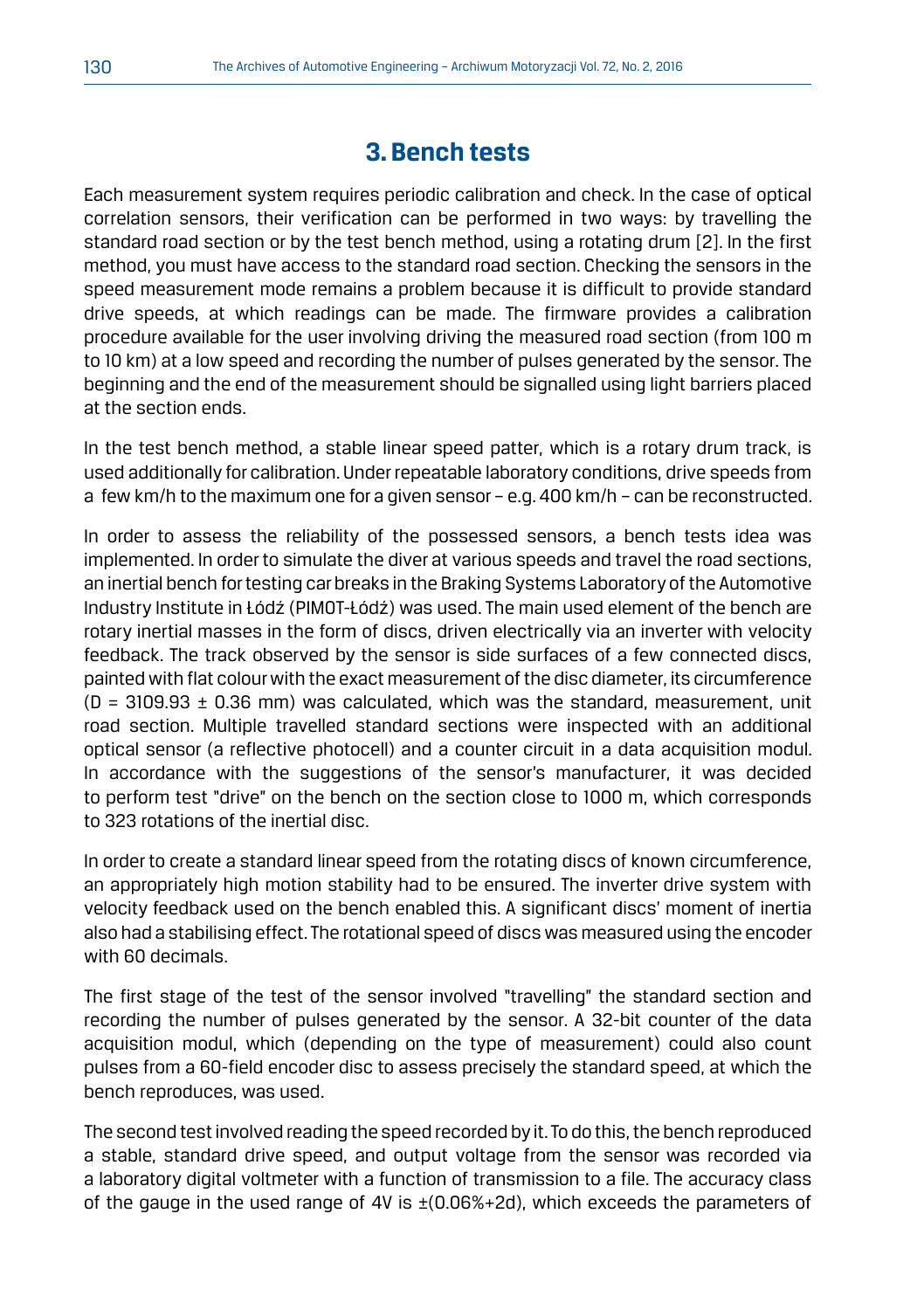the popular 12- and 16-bit data acquisition moduls, while providing better thermal stability of measurement and interference resistance.

Both stages of the test programme were repeated many times, in order to achieve a satisfactory material for statistical processing [1]. For example, in order to confirm the stability of the speed, 12 measuring cycles, 10 s each, were recorded. The number of pulses recorded each time from the encoder served to calculate the track speed in m/s and km/h. At the same time, series of numbers specifying output voltage from the sensor were also recorded.

Figure 2 shows all the elements used for bench tests of the optical correlation sensors shows schematically in Figure 2, while Figure 3 shows the view of the most important fragment of the bench.



Checking the heads as the road sensors involves counting the pulses generated by them on a digital output. Testings involving virtual travelling a test standard section with length of c. 1 km were repeated five times for each of the speeds: 20, 60 and 100 km/h. Because the distance measurement should not be dependent on the motion speed, the judgement had to be confirmed. The number of registered pulses at travelling 323 disc circuits was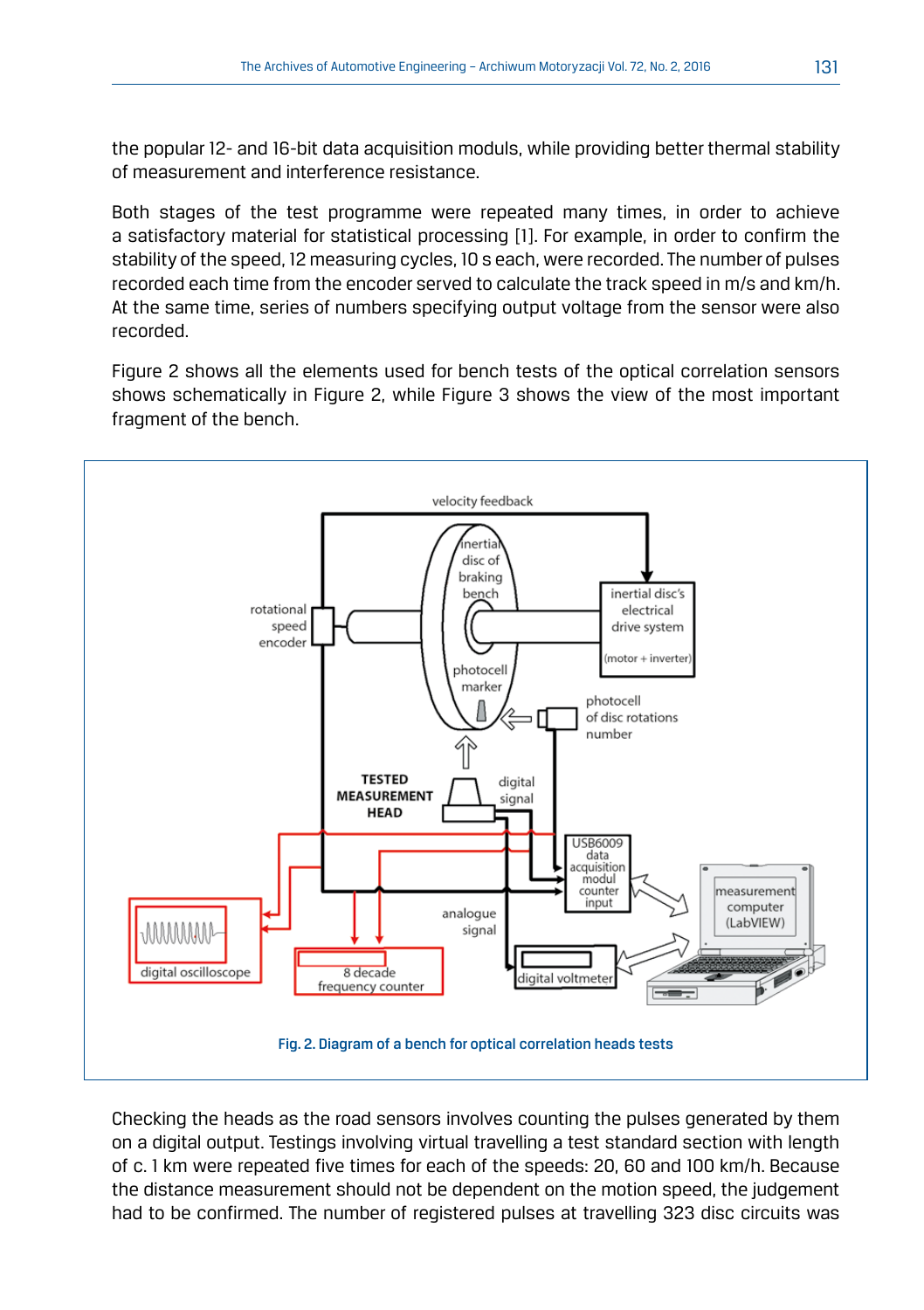c. 400 thousand – therefore, the used counter circuit had to have an appropriate capacity. Information on the travelled distance resulting from the disc circumference with the amount of the pulses generated by the head allowed to calculate the scale coefficient for the road expressed in impulses per metre. The manufacturer specifies the value to c. 400 imp/m.

The tests on the bench, above all, confirmed the high reproducibility of the checked heads. While travelling test section for each of the three speeds five times, the registered speed meter states showed a deviation from the average value no greater than 0.5%.

For example, for the sensor used in the road tests discussed later in the paper (sample shown in Fig. 8), the results of counting the road pulses (403,000 imp.) on a simulated test section with a length of 1004.51 m for 3 adopted speeds (20, 60 and 100 km/h) helped to determine the average conversion ratio as 401.2 imp/m. The volume declared by the manufacturer was 400 imp/m – so the difference is 0.3%.

In conclusion, that would be the difference in the road measurement results if the recalibration was not done and only the data supplied by the manufacturer were kept. In real conditions of road tests, this difference can be considered negligibly small. Such difficult in control factors as: weather conditions' influence, heterogeneities of surface, tyres and brakes' temperature affect much more significantly the final measurement result.



Fig. 3. View of the inertial bench for brake testing, adapted to testing correlation optical heads: 1 – rotary disc, which is an analogue of the travelled road, 2 – surface forming a shield covered with paint, cooperating with the tested head, 3 – the tested head Correvit Datron LS1, 4 – reflective photocell counting full rotations of the disc, 5 – the second head (S-400 type) for control purposes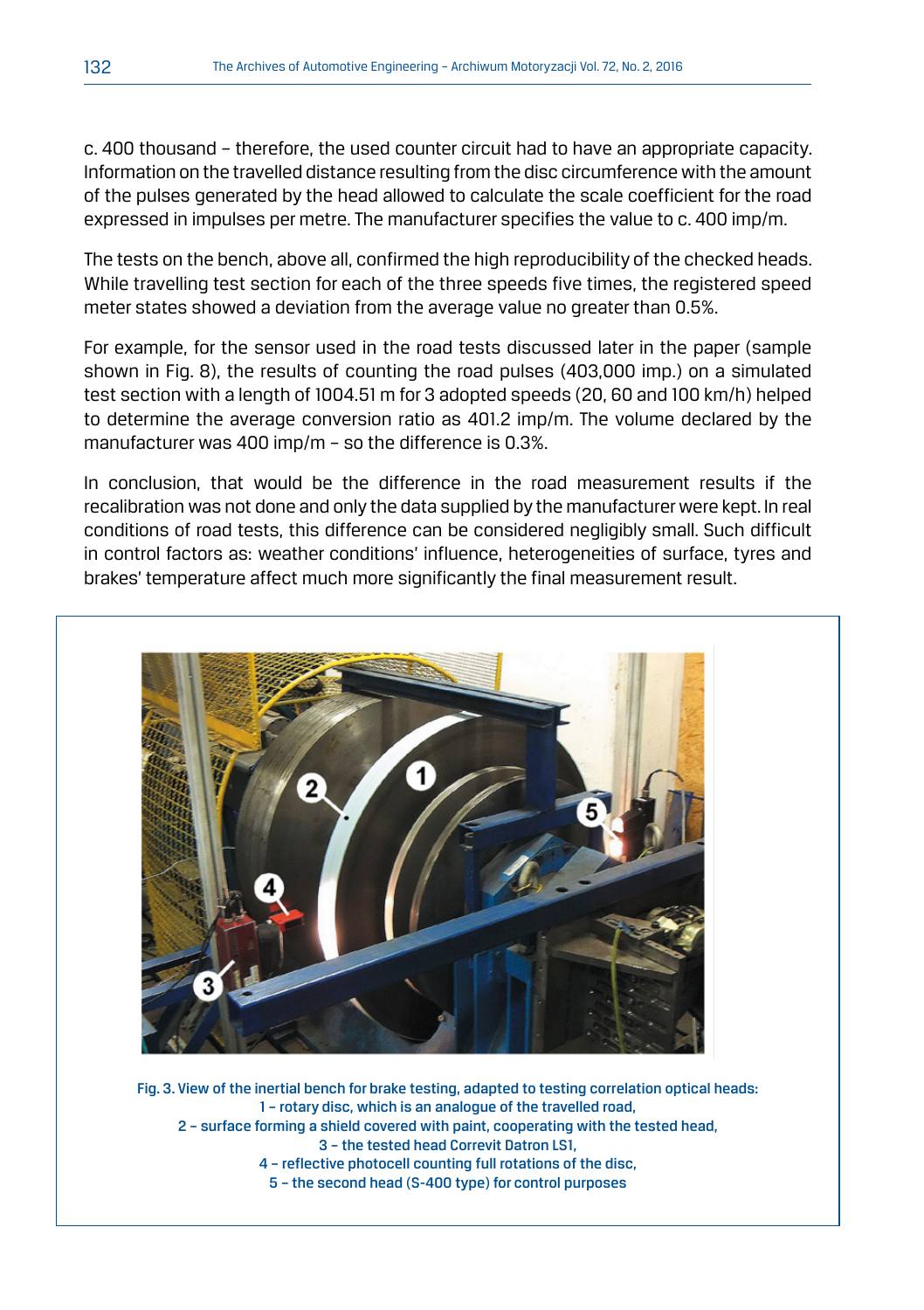The bench tests also allow to assess the effect of noise generated during the operation of the sensor at its speed output. The fact that all analogue signals recorded in such a difficult measurement environment, which is the car, are affected by noise is obvious. Interferences appear in different places of the measurement track and require filtration in real time or at the final data processing. Their sources are the very sensors, interferences in the vehicle cabin circuits, the impact of electromagnetic fields (e.g. from ignition), poorly shielded computer equipment, etc. On the prepared bench, using a digital oscilloscope, the changes of the output signal generated by the very, isolated from the circuit the sensor can be estimated.

Example of such a course, for the speed range of 10-150 km/h are shown in Figure 4.



Speed courses show changes of amplitude independent from the output signal level. This means that their influence on the final result of the measurement will be greater when the recorded speeds are smaller. For the speed of 20 km/h presented in Figure 4, the value of the fluctuations does not exceed 1%. These changes are periodic, without slow-varying components – they are relatively easy to filter and with a longer time of record, they do not affect the calculated average.

Using sufficiently long records, it was assessed how the measurement head converts the speed into voltage. Measurements were made for 15 different speeds ranging from  $(10 \div 150)$  km/h. The result of counting the pulses from the encoder installed on the inertial disc shaft during a 10-second test was considered the actual value of the set speed. The recorder rotation angle was converted on the road thanks to the precise knowledge of the disc circumference. During the same test, the output, analogue signal (200 samples)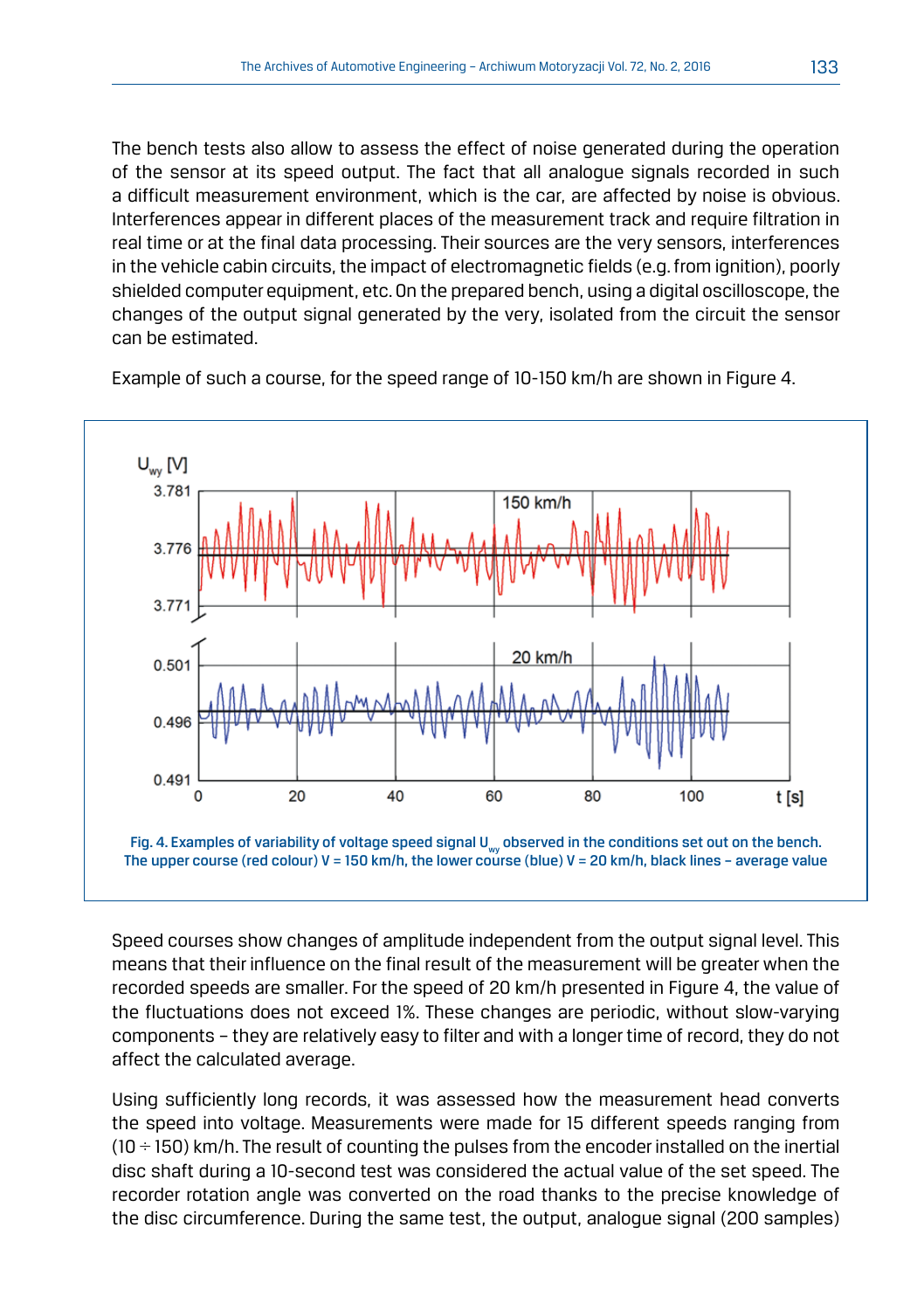was recorded, which after averaging, was treated as a reading of the tested head. The difference of these two values is an absolute error, which is shown in Figure 5.

The same measurements were used to determine the processing function of the sensor, check its linearity and calculate the relative deviation. The percentage relative deviation was calculated from the absolute error referred to the actual speed value.

This was shown in Figure 6. The high sensor precision – entirely within the value of 0.2% declared by the manufacturer – draws attention.



Legend: napięcie wy. – output voltage odchylenie – deviation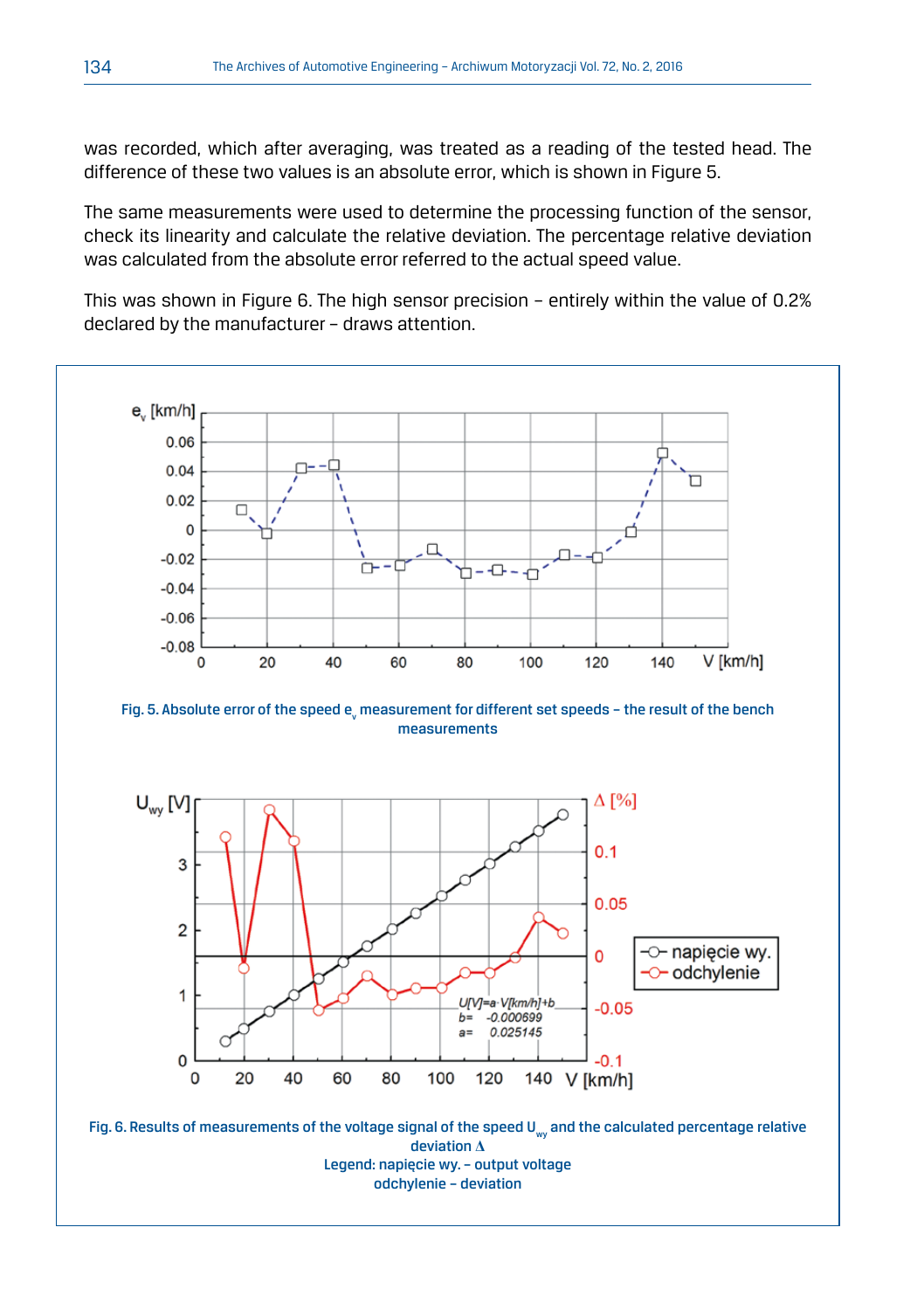## **4. Effects of use of the correlation optical sensor in the road tests**

As an example of the road tests, breaking of the coach equipped with an ABS/ESP device on the surface of the step variable adhesion coefficient from the value of  $\mu$  = 0.6 to  $\mu$  = 0.3. This test is performed to verify the adaptability of the ABS/ESP algorithm to the changing surface conditions [5]. In addition to the obvious temporary record of the vehicle speed value, the course of longitudinal deceleration and braking distance are also interesting – that is a typical set of results for testing the braking process. The record, due to the research goal, which was testing the prototype [6], was executed with an increased sampling rate of 1 kHz. In standard road tests, phenomena dynamics allows slower sampling – with a frequency of 100 Hz. As the speed sensor, the correlation optical head Datron DLS1 installed in an unusual place – under the chassis, near the centre of the vehicle mass – was used. Such a location, in spite of the many advantages (sensor protection from the weather conditions, minimising the impact of pitching of the body, easy interpretation of results when driving on curved tracks), is possible only in specially adapted test vehicles (Fig. 7).



Fig. 7. The measurement head Datron DSL1 mounted in the hole inside the coach's carrier

The consequences of clarifying the metrological parameters of the measurement head can be shown on the example of calculating the braking distance of a road test shown in Figure 8. The numerical integration using the trapezoidal rule was conducted from a fixed point in time, when the force on the brake pedal firmly reached 0.3 dN. The end point was at the end of the record, when the vehicle was in place and the road was not increasing. Three speed courses were used:

- 1) unfiltered, converted according to the factory calibration factor,
- 2) filtered using the moving average method with a parameter of 200 ms (ensemble average width)
- 3) unfiltered, but converted according to the new calibration factor of speed, received on the bench (Fig. 6).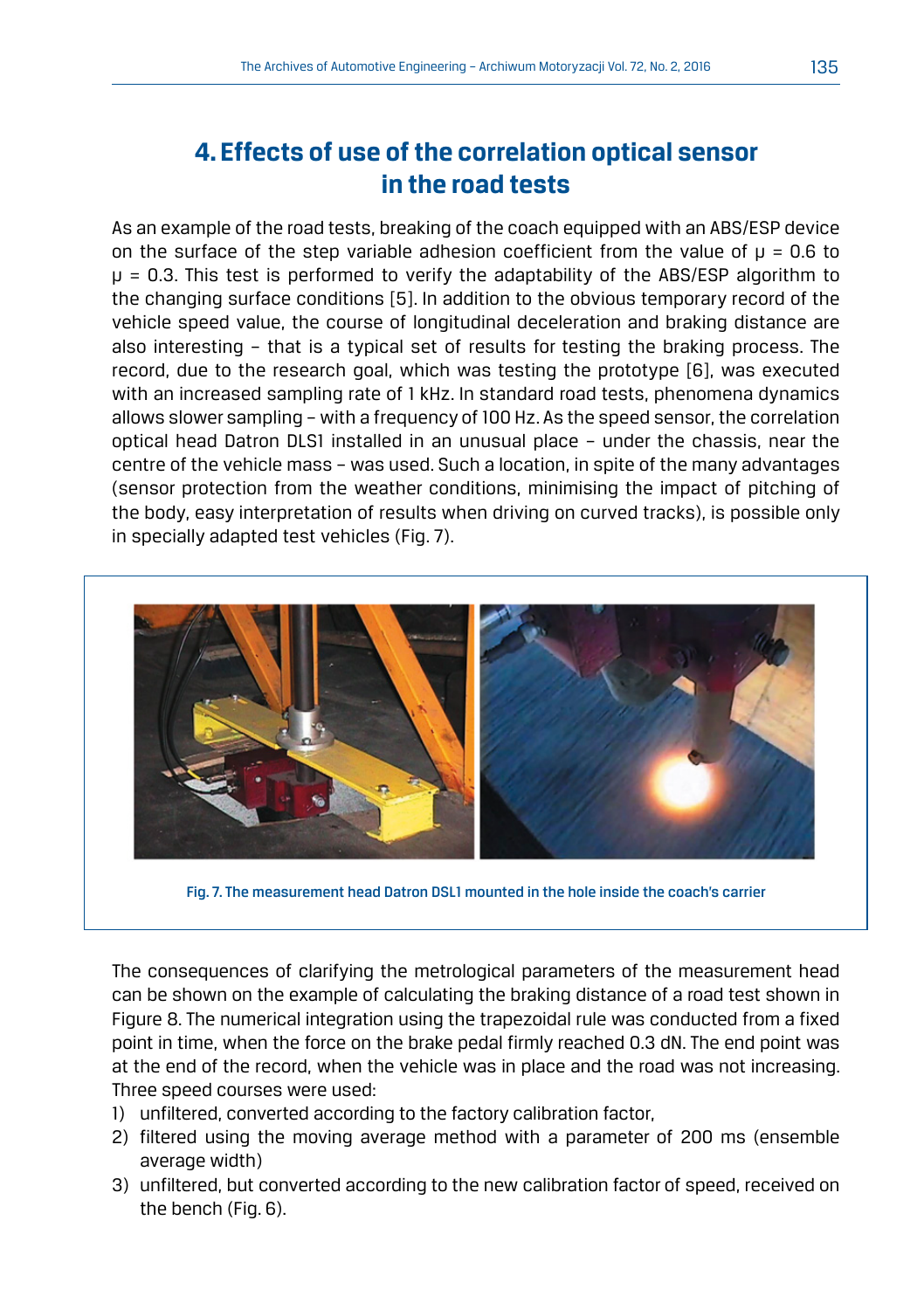The obtained results are shown in Table 1.

| Speed course no.                                |  |  |
|-------------------------------------------------|--|--|
| <b>Braking</b><br>$~\mathrm{m}$<br>, distance v |  |  |

The results of the integration were deliberately left with unrealistically large number of digits, to show how small is the difference between the calculated braking distances. The results 1 and 2 prove the random and symmetric nature of the interferences and the effective method of their eliminating using the moving average method. The fluctuations of the output signal, both positive and negative ones, disappear after filtering, which improves the graph visually. This is shown enlarged in Figure 8. However, they do not affect the integral value.

The difference between the values 1 and 2 and the value 3 results from a new calibration factor and is less than 0.7%.



In addition to speed and distance, the third parameter describing the braking test is deceleration. The simplified procedures of road tests calculate the deceleration as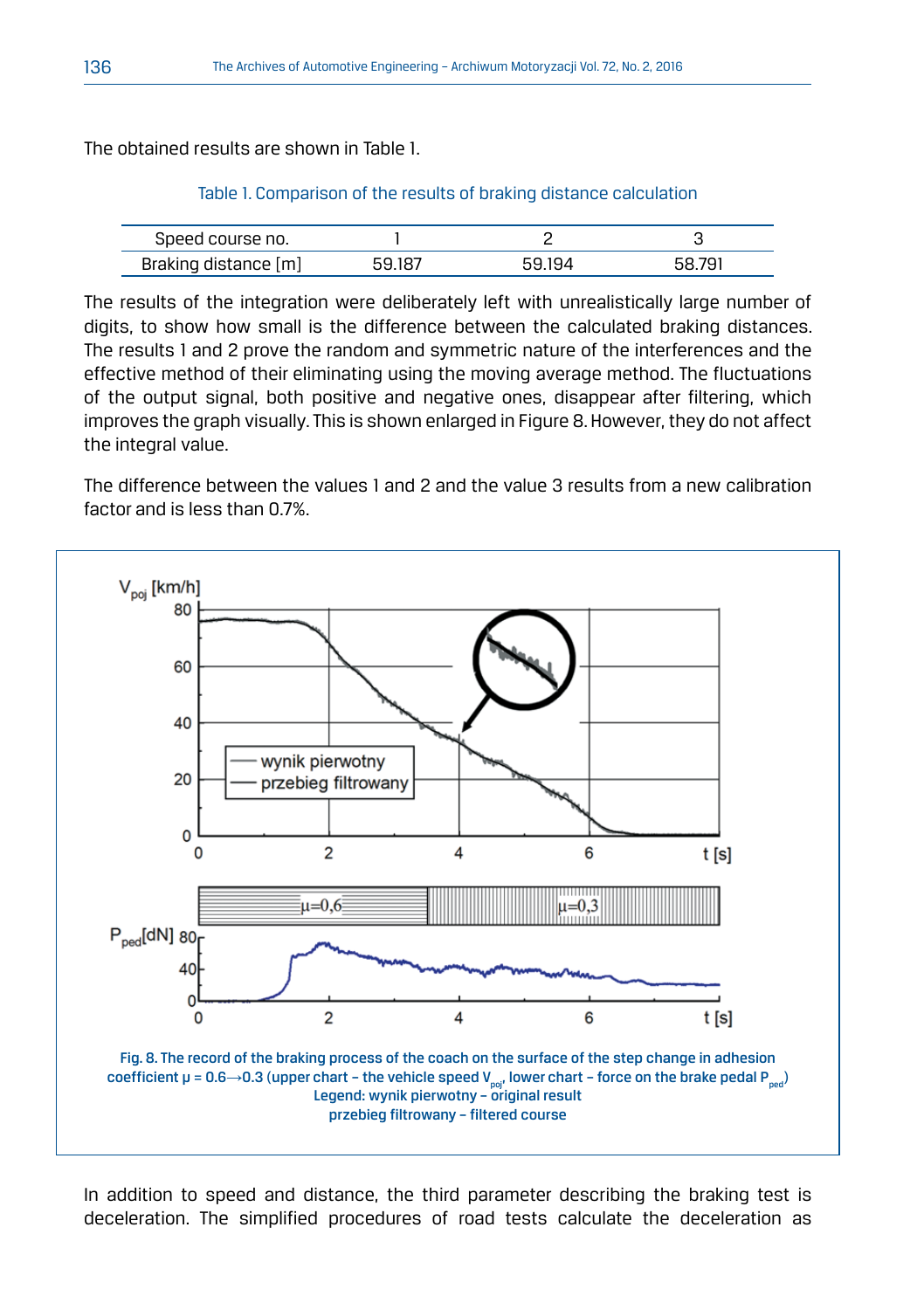average based on selected points of the braking process – the initial and final speed 40 and 20 km/h or 80% and 10% of the initial speed. For more precise tests, such as ABS or ESP algorithms optimisations mentioned here, time courses of deceleration are needed. One of the methods, relatively troublesome in terms of calculation, is the differentiation of a registered speed course. The numerical differentiation for a randomly disturbed course (Fig. 8) leads to a very unreadable form of the result, where the signal useful is hidden in the digital noise. The use of appropriate, multiple filtering is necessary. However, the result must be controlled, so that the useful information is not lost due to too strong smoothing.

In the road tests, such as the one presented in Figure 8, the following procedure proven in the practice can be applied (Origin, KyPlot or similar software):

- preliminary smoothing of the speed course with the moving average method, e.g. with ensemble average of 400 ms,
- numerical differentiation of the smoothed speed course, e.g. with the first-order method with 13 points of polynomial regression (acc. to the Savitzky-Golay method [4], [9]),
- use of the fast Fourier transform (FFT) filtering on the obtained deceleration course with 200 samples.

The effect of these actions executed on the speed course of Figure 8 is shown in Figure 9.



In addition, it presents the result of the deceleration record using the ADXL05 accelerometer [8], installed inside the coach over the centre of mass. The deceleration course was smoothed with a moving average with ensemble average of 200 ms. It was necessary because the accelerometer receives a lot of vibrations disturbing at higher frequencies, coming from the engine and the road surface. Figure 9 highlights a big difference in the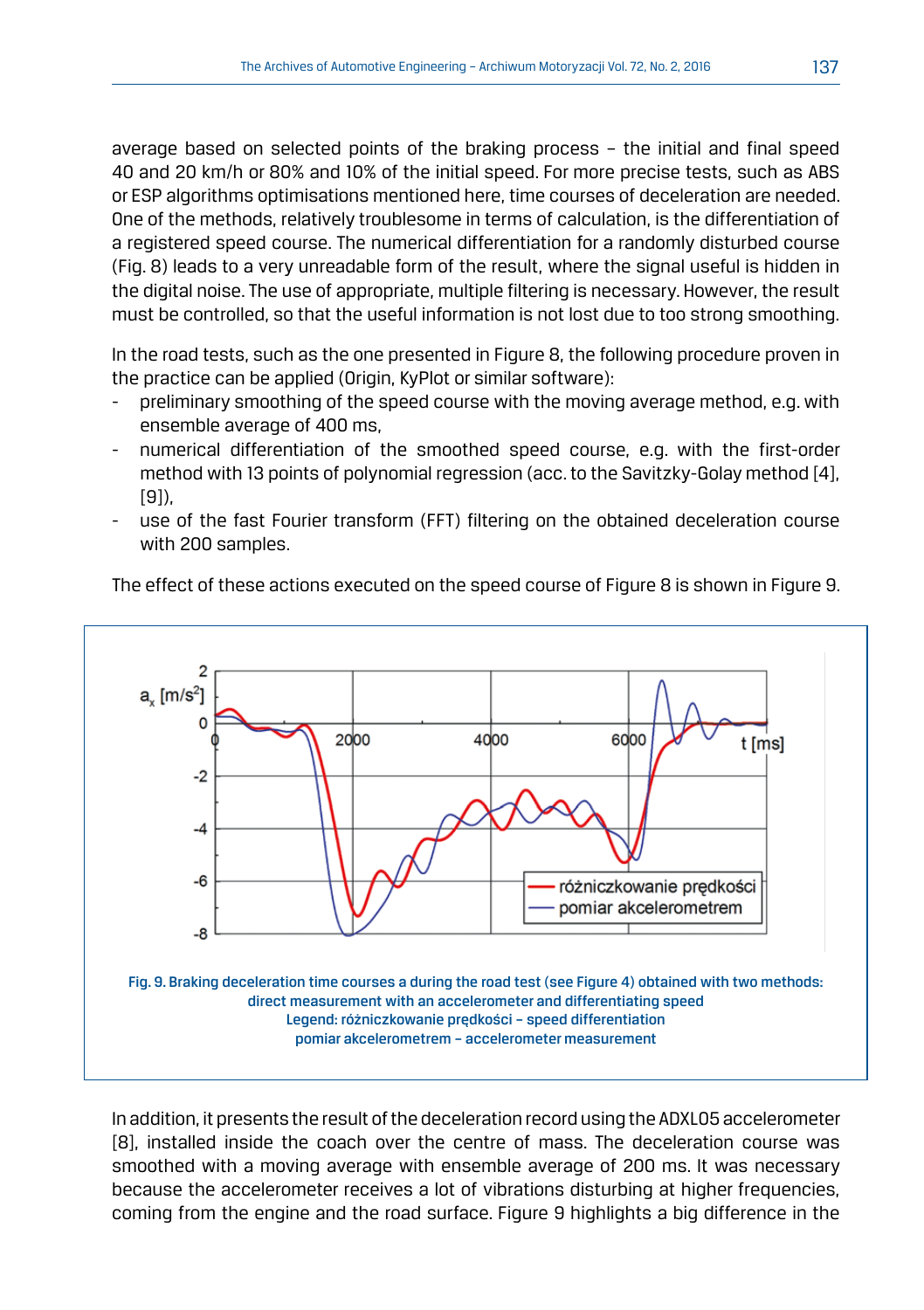received courses, as regards both the amplitude and slow-varying vibrations phase. In the final stage of braking, a significant, fading oscillation from the suspension vibrations is visible. In conclusion, you must exercise caution when using direct measurement of deceleration with an accelerometer. These sensors, cheap and with good metrology parameters, are able to record much more than it is expected in the dynamic braking testing. However, if they are improperly installed, they can introduce error both as to the size and nature of the phenomenon.

The data provided by the correlation optical sensors, despite troublesome processing, allow to obtain the deceleration courses without these defects.

#### **5. Conclusions**

The optical correlation heads parameters obtained during bench tests were compared with the data provided by the manufacturer. It was verified in this way whether the braking parameters measurements performed routinely do not conceal the danger of receiving erroneous results. The correlation optical sensors have been used for many years in most professional road tests. Their advantages: high precision, non-contact measurement, digital and analogue signal output make that their leading positions is not threatened.

The tests checking the DLS1 sensor and several other sensors of different generations executed on the presented bench (in total, five specimens were tested, in addition to three presented in the paper, including two of the latest generation: S-400 and L-350 Aqua [10]) confirmed the invariability of their parameters in time. The parameters of all the tested sensors were within the range of the accuracy guaranteed by the manufacturer. The shown deviations do not affect visibly the final testing result – which is also shown on the example. The biggest problem in the tests of the braking dynamics is reliable reproduction of the deceleration course. The direct accelerometrical methods, despite being comfortable and used in a mobile apparatus, conceal danger of receiving erroneous results resulting from e.g. incorrect fitting.

The full text of the Article is available in Polish online on the website http://archiwummotoryzacji.pl.

Tekst artykułu w polskiej wersji językowej dostępny jest na stronie http://archiwummotoryzacji.pl.

### **Bibliography**

- [1] Bielski A, Ciuryło R. Podstawy metod opracowania pomiarów. Toruń: UMK; 2001.
- [2] López I, Silva G, Ruiz A. Calibration of non-contact velocity sensor used in automotive industry. IMEKO 22<sup>nd</sup> TC3, 12<sup>th</sup> TC5 and 3<sup>rd</sup> TC22 International Conferences; 2014; Cape Town, Republic of South Africa, available from: www.imeko.org/publications/tc22.../IMEKO-TC22-2014-008.pdf [cited 2016 May 4].
- [3] Pokorski J, Sar H, Fundowicz P, Reński A. Badania porównawcze skuteczności hamowania z wykorzystaniem odbiornika nawigacji satelitarnej GPS i czujnika korelacyjnego Correvit-L. Zeszyty Naukowe Instytutu Pojazdów. 2013; 5(96).